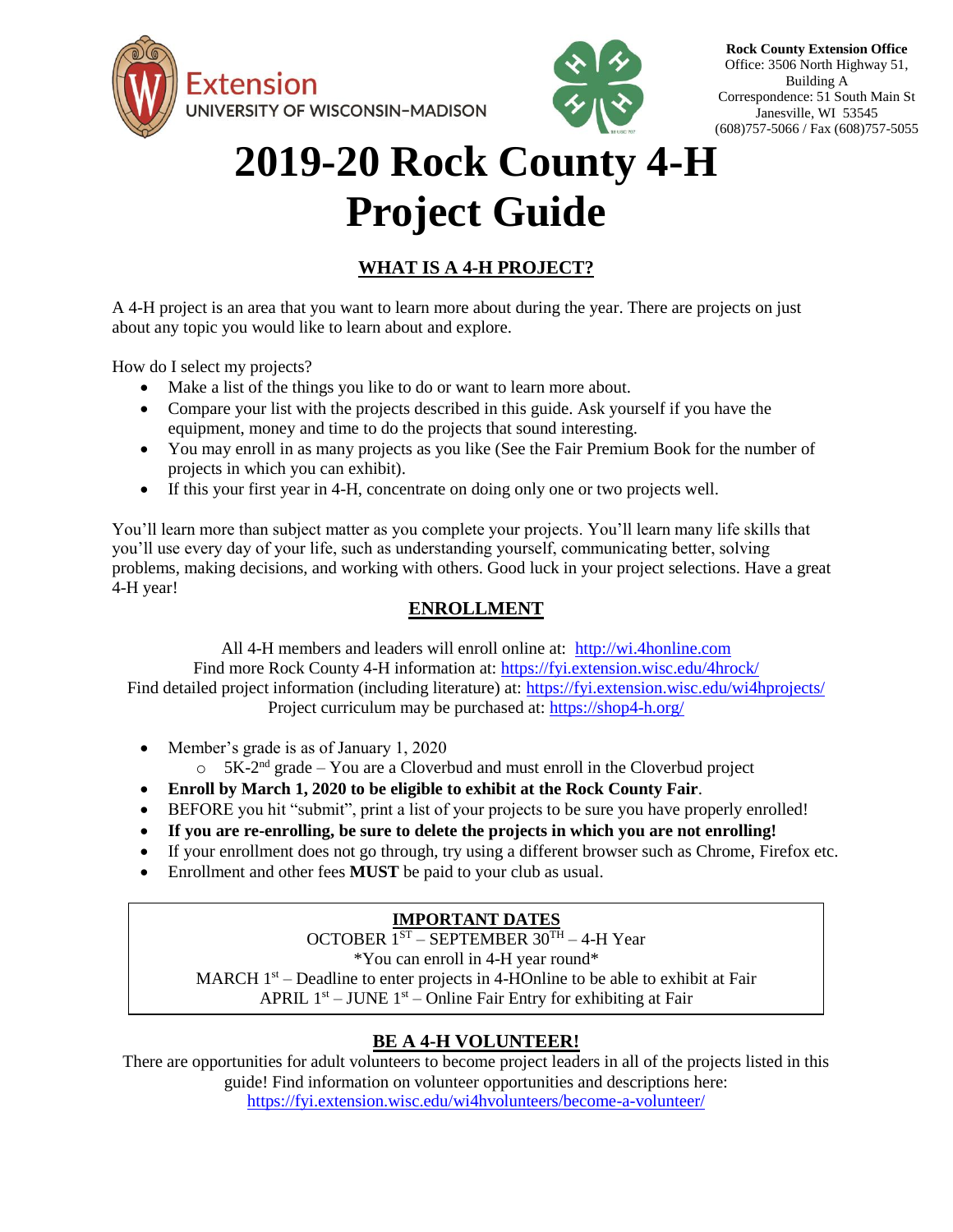## **ANIMAL SCIENCES**

Members in some Animal Sciences projects must be YQCA Certified prior to the county fair to be eligible to exhibit.

#### **BEEF** (exhibit in Department 2)

- Identify various beef breeds
- Halter-break and show a calf
- Fit and judge beef cattle
- Recognize and raise a healthy animal
- Learn beef carcass composition and retail meat cuts

**CATS** (exhibit in Dept. 13)

- Select a cat
- Identify cat breeds
- Handle and groom a cat
- Care for its health
- Learn showmanship and cat behavior

**CAVIES** (exhibit in Dept. 10, Cavy & Hamster classes)

#### **DAIRY** (exhibit in Dept. 1)

- Identify dairy breeds
- Learn how to select quality dairy calves
- Fit and show a calf
- Identify stages of calving and care
- Learn to balance rations

#### **DOGS** (exhibit in Dept. 9)

- Learn basic skills for dog care and training
- Discover different dog breeds
- Learn how to keep a dog healthy and groomed
- Learn showmanship and training techniques
- Explore dog health and nutrition

#### **DAIRY GOATS & MEAT GOATS** (exhibit in Dept. 5)

- Identify dairy and meat goat breeds
- Learn to select a good animal
- Learn to keep your goat healthy
- Fit and show a dairy and/or meat goat
- Formulate rations and evaluate pastures

#### **HORSE & PONY** (exhibit in Dept. 6)

- Learn horse behavior and terms
- Study breeds and identify body parts
- Practice horse safety and horse selection
- Practice horsemanship and judging
- Learn about tack, feeding and diseases

#### **Note: a member may enroll in EITHER the Horse & Pony project OR the Horseless Horse project but NOT both!**

#### **HORSELESS HORSE**

(exhibit in Dept. 6, Horseless Horse classes)

- You do *not* need a horse in this project
- Explore horse behavior, terms and breeds
- Learn grooming, saddling and bridling
- Learn about safety and equipment
- Learn about horsemanship

#### **HORSE CLOTHES**

(project not eligible to exhibit at Rock County 4-H Fair)

- Learn how to make riding apparel and equipment
- Develop sewing and creative skills
- Understand textile selection and care.

#### **MODEL HORSE**

(project not eligible to exhibit at Rock County 4-H Fair)

- Uses model horses to demonstrate horse knowledge
- Learn about breeds and colors of horses
- Learn about horse equipment, performance classes, and horse shows in general

#### **POULTRY** (exhibit in Dept. 7)

- Identify poultry breeds
- Learn how to select and handle poultry
- Learn about chickens, turkeys, pigeons and waterfowl
- Fit and show poultry

#### **RABBITS** (exhibit in Dept. 8)

- Learn about selecting and handling rabbits
- Identify rabbit breeds and body parts
- Explore health issues and feeding
- Learn about diseases and prevention
- Learn about rabbit breeding

#### **SHEEP** (exhibit in Dept. 4)

- Identify sheep breeds and body parts
- Identify uses of wool and other by-products
- Fit and show sheep
- Learn to identify parasites and diagnose disease
- Use medications safely

#### **SWINE** (exhibit in Dept. 3)

- Identify swine breeds, feeds and animal parts
- Practice judging market hogs
- Identify pork meat cuts
- Practice fitting and showing a hog
- Manage a feeding program

#### **VETERINARY SCIENCE**

(exhibit in Dept. 10, Vet Science classes)

- Interpret animal behavior
- Identify feed nutrients
- Describe animal life stages and systems
- Create health records for your animal
- Understand diseases that spread from animals to humans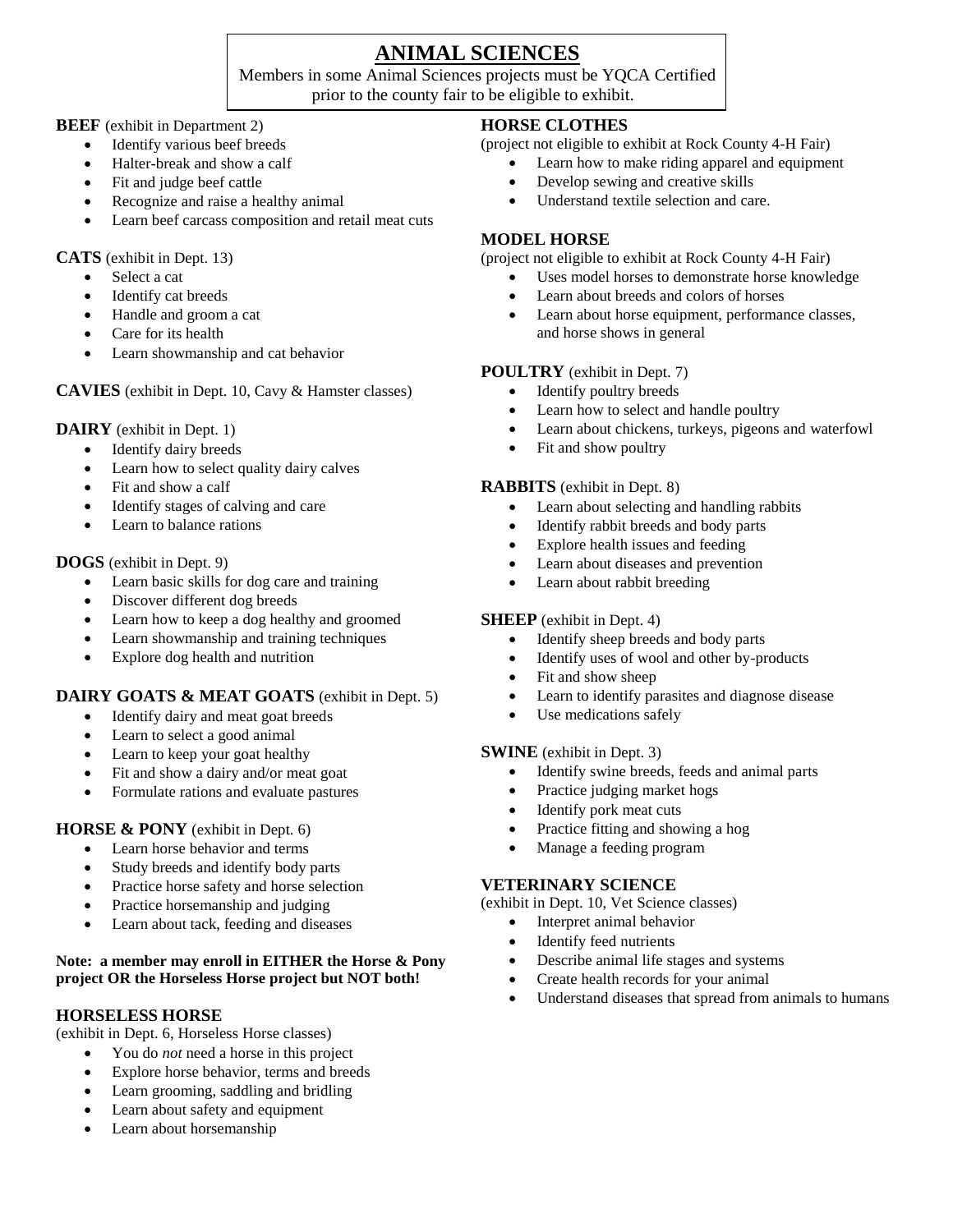# **ARTS & COMMUNICATIONS**

#### **ART: VISUAL ARTS**

(exhibit in Dept. 18, Visual Arts classes)

- Learn art through cutting, pasting and drawing
- Explore sculpting and constructing with fibers
- Learn basketry, beadwork, leathercraft, paper art, wearable art, wood crafts, metal enameling, creative stitchery, jewelry making and more!

#### **PHOTOGRAPHY** (exhibit in Dept. 20)

- Explore the camera and learn to use it properly
- Learn the basics of lighting and composition
- Learn the use of different light sources
- Shoot photos that tell a story
- Learn about different lenses and special effects

#### **THEATER ARTS**

(project not eligible to exhibit at Rock County 4-H Fair)

- Study acting, sound, movement, and voice
- Try pantomime, clowning and improvisation

#### **DRAWING & PAINTING**

(exhibit in Dept. 18, Drawing & Painting classes)

- Learn to draw with pencil, chalk, crayon, etc.
- Learn to blend and shade
- Paint with watercolor, oil and acrylics
- Mix colors
- Mat and frame your artwork

#### **MUSIC**

(project not eligible to exhibit at the Rock County 4-H Fair)

- Gain a greater appreciation for music
- Explore different ways to participate
- Listen, perform and compose various types of music

Thread a sewing machine and identify fabrics

 Sew different buttonholes and seam finishes Use specialized sewing tools and equipment

**KNITTING & CROCHETING** (exhibit in Dept. 27)

Learn how to care for finished items

 Explore crocheting and finishing techniques Explore knitting and finishing techniques

Learn to select and purchase yarn, thread and equipment

Make instruments

**CLOTHING** (exhibit in Dept. 26)

Select and purchase a pattern

Design and embellish a garment

Correct knitting errors

# **FAMILY, HOME & HEALTH**

#### **CHILD DEVELOPMENT** (exhibit in Dept. 29)

- Learn about the development of babies and toddlers
- Learn how to make toys safe for small children
- Discover how to match toys to ages of children
- Make babysitting and first-aid kits
- Check for safety hazards

#### **HOME ENVIRONMENT**

(exhibit in Dept. 28, Home Environment and/or Floral classes)

- Learn about home care
- Make decorative items for the home
- Explore the world of home interior design
- Use the principles of design to arrange your home
- Restore or make a heritage item

#### **FOODS & NUTRITION** (exhibit in Dept. 25)

- Learn what is good to eat and how to fix simple foods
- Explore why calcium is important to our bodies
- Learn food preservation techniques
- Learn how to decorate cakes
- Plan a complete menu

### **NATURAL RESOURCES & ENVIRONMENTAL EDUCATION**

#### **EXPLORING YOUR ENVIRONMENT: GENERAL NATURESPACE**

(exhibit in Dept. 16, Naturespace classes)

- Explore the four elements of life: sun, air, water and soil
- Connect to the environment through plants and animals
- Learn how the environment is affected by pollution

### **STEM (SCIENCE, TECHNOLOGY, ENGINEERING & MATH**

### **ROBOTICS**

- (project not eligible to exhibit at Rock County 4-H Fair)
	- Explore robots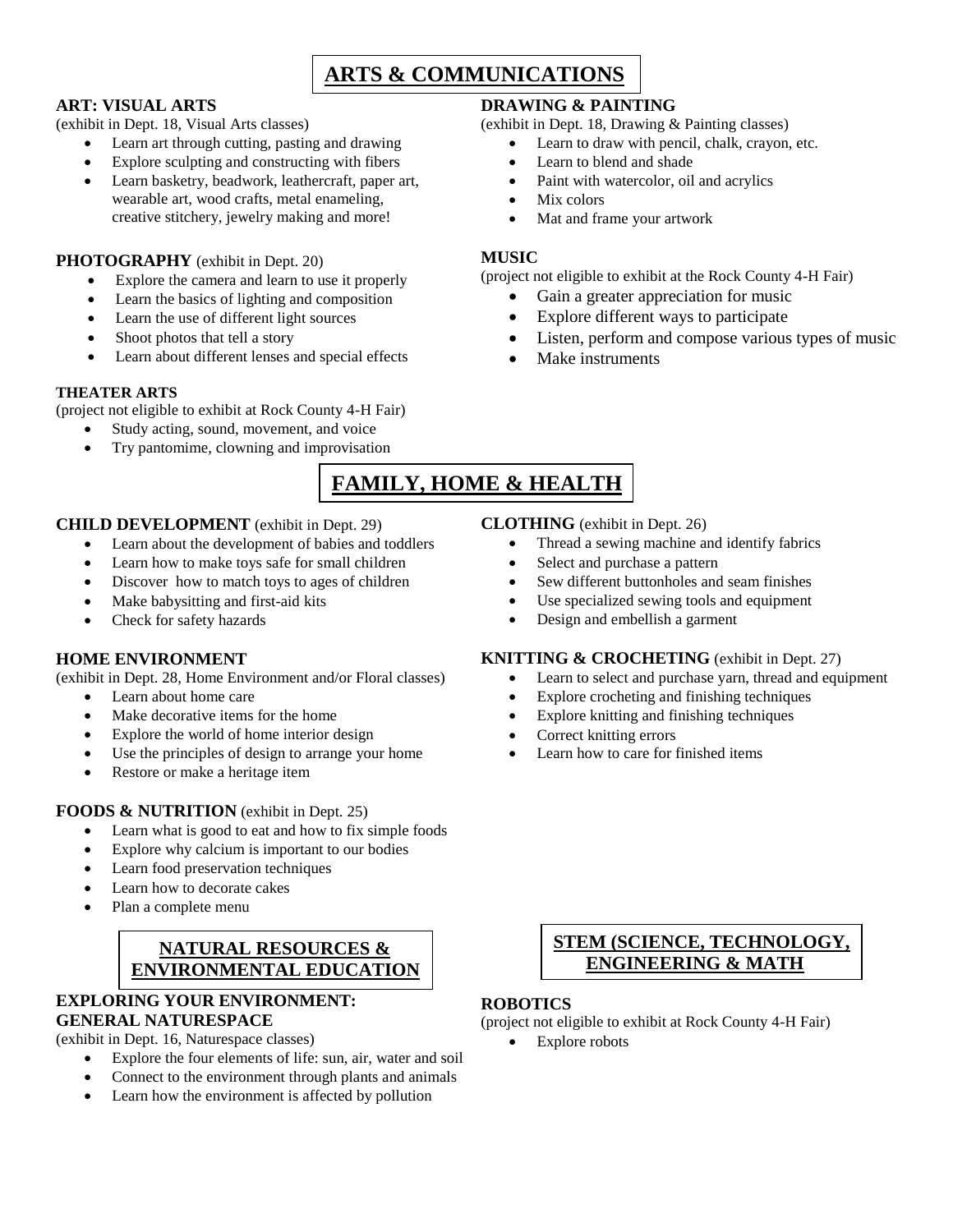# **SHOOTING SPORTS EDUCATION**

Archery and Gun Safety are **SEPARATE** projects. If you want to shoot BOTH Archery and Guns, you must enroll in BOTH projects!

**ARCHERY** (exhibit in Dept. 16, Shooting Sports Competition-Archery and/or Archery Sportsmanship)

- Learn the fundamentals of archery marksmanship
- Learn the parts of bows and arrows
- Learn rules and safety guidelines
- Make archery equipment
- Shoot with sights and different bows

**GUN SAFETY** (exhibit in Dept.16, Shooting Sports Competition-Guns and/or Gun Safety Sportsmanship)

- Learn safety rules and guidelines
- Learn marksmanship and shooting procedures
- Learn and practice with air pistol  $&$  air rifle (all ages)
- Learn and practice with shotgun, rifle and muzzleloading (only 12 years old and above)
- Learn to plan and equip yourself for a hunt

**NOTE: Gun Safety members who have NOT previously done so need to attend a safety training class prior to participating in the Fair Gun Competition. Watch the 4-H newsletter "Cloverpatch" for dates of training sessions.**

#### **GUN SAFETY LEADERS**

Each Shooting Sports Leader should attend a Certification Training to receive the *WI Shooting Sports Basic 4-H Guidelines.* For more information see <https://fyi.extension.wisc.edu/wi4hshootingsports/>

#### **ARCHERY LEADERS**

Each Archery Leader should attend a Certification Training to receive the *Archery Guide and WI Shooting Sports Basic 4-H Guidelines.* For more information see<https://fyi.extension.wisc.edu/wi4hshootingsports/>

# **PLANT & SOIL SCIENCES**

**CROPS** (exhibit in Dept. 14, Field Crops classes)

- Learn about corn varieties, germination & planting
- Explore types of small grains crops
- Establish and manage a forage crop
- Learn about nutrients, harvesting and storage
- Practice integrated pest management

#### **VEGETABLES AND FRUITS**

(exhibit in Dept. 14, Garden and Fruit classes)

- Identify plant parts and their functions
- Explore germination and start a plant from a cutting
- Plan an outdoor garden
- Prepare a vegetable exhibit for show
- Select the best fruit cultivars for your garden

#### **HORTICULTURE** (exhibit in Dept. 15)

- Identify plant parts and their functions
- Plant flowers and make flower arrangements
- Grow house plants and start a plant from a cutting
- Select and start new plants and grow transplants
- Maintain your home grounds and landscaping